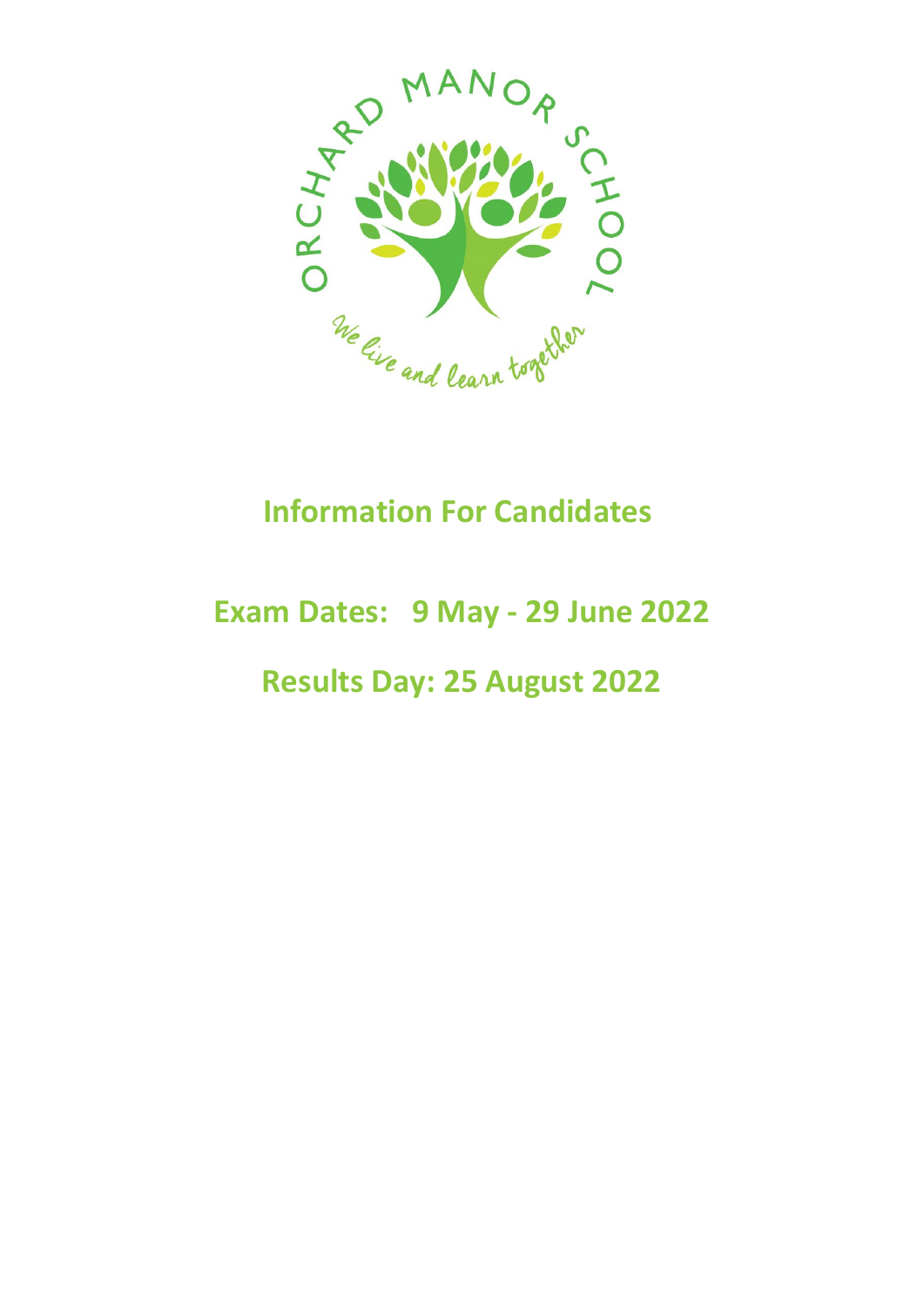## **Exam Timetable Summer 2022**

#### **You must remain available and not make any plans until after 29 June 2022.**

#### **Exam Timetable Summer 2022**

| Week 1              | Monday 9th May                                                     | Tuesday 10th May                                                | Wednesday 11 <sup>th</sup> May                                  | Thursday 12th May                                                     | Friday 13th May                                                   |  |
|---------------------|--------------------------------------------------------------------|-----------------------------------------------------------------|-----------------------------------------------------------------|-----------------------------------------------------------------------|-------------------------------------------------------------------|--|
| <b>AM</b>           | Number and Measure<br>(ANM10 and ANM20)                            |                                                                 |                                                                 |                                                                       |                                                                   |  |
| Week 2              | Monday 16th May                                                    | Tuesday 17th May                                                | Wednesday 18th May                                              | Thursday 19th May                                                     | Friday 20th May                                                   |  |
| <b>AM</b>           |                                                                    | <b>AQA Combined Science</b><br><b>Biology P1</b><br>(8464/B/1F) | <b>WJEC English Language P1</b><br>(C700U10-1)                  | Warfare and British<br>Society<br>(1 HIA 12)                          | <b>OCR Mathematics</b><br>(J560F/01)<br>(J560H/04)                |  |
| Week 3              | Monday 23rd May                                                    | Tuesday 24th May                                                | Wednesday 25th May                                              | Thursday 26th May                                                     | Friday 27th May                                                   |  |
| <b>AM</b>           |                                                                    | <b>English Functional Skills</b><br>Level 1                     | <b>English Functional Skills</b><br><b>Entry Level 1</b>        |                                                                       | <b>AQA Combined Science:</b><br><b>Chemistry P1</b><br>(8464/C/1) |  |
| HALF<br><b>TERM</b> |                                                                    |                                                                 |                                                                 |                                                                       |                                                                   |  |
| Week 4              | Monday 6 <sup>th</sup> June                                        | Tuesday 7th June                                                | Wednesday 8th June                                              | Thursday 9th June                                                     | Friday 10th June                                                  |  |
| <b>AM</b>           |                                                                    | <b>OCR Mathematics</b><br>(J560F/02)<br>(J560H/05)              |                                                                 | <b>Weimar and Nazi</b><br>Germany<br>(1 HIA 31)                       | <b>WJEC English Language P2</b><br>(C700U20-1)                    |  |
| <b>PM</b>           |                                                                    | <b>Maths Functional Skills</b><br>Level 1 and Level 2           | <b>Maths Functional Skills</b><br><b>Entry Level 1</b>          | <b>AQA Combined Science:</b><br><b>Physics Paper 1</b><br>(8464/P/1)  |                                                                   |  |
| Week 5              | Monday 13th June                                                   | Tuesday 14th June                                               | Wednesday 15th June                                             | Thursday 16 <sup>th</sup> June                                        | Friday 17th June                                                  |  |
| <b>AM</b>           | <b>OCR Mathematics</b><br>(J560F/03)<br>(J560H/06)                 |                                                                 | <b>AQA Combined Science</b><br><b>Biology P2</b><br>(8464/B/2F) |                                                                       |                                                                   |  |
| Week 6              | Monday 20 <sup>th</sup> June                                       | Tuesday 21st June                                               | Wednesday 22 <sup>nd</sup> June                                 | Thursday 23rd June                                                    | Friday 24th June                                                  |  |
| <b>AM</b>           | <b>AOA Combined Science:</b><br><b>Chemistry P2</b><br>(8464/C/2F) | The American West<br>(1 HIA P3)                                 | <b>AQA Music</b><br>(8271/W)                                    | <b>AOA Combined Science:</b><br><b>Physics Paper 2</b><br>(8464/P/2F) |                                                                   |  |

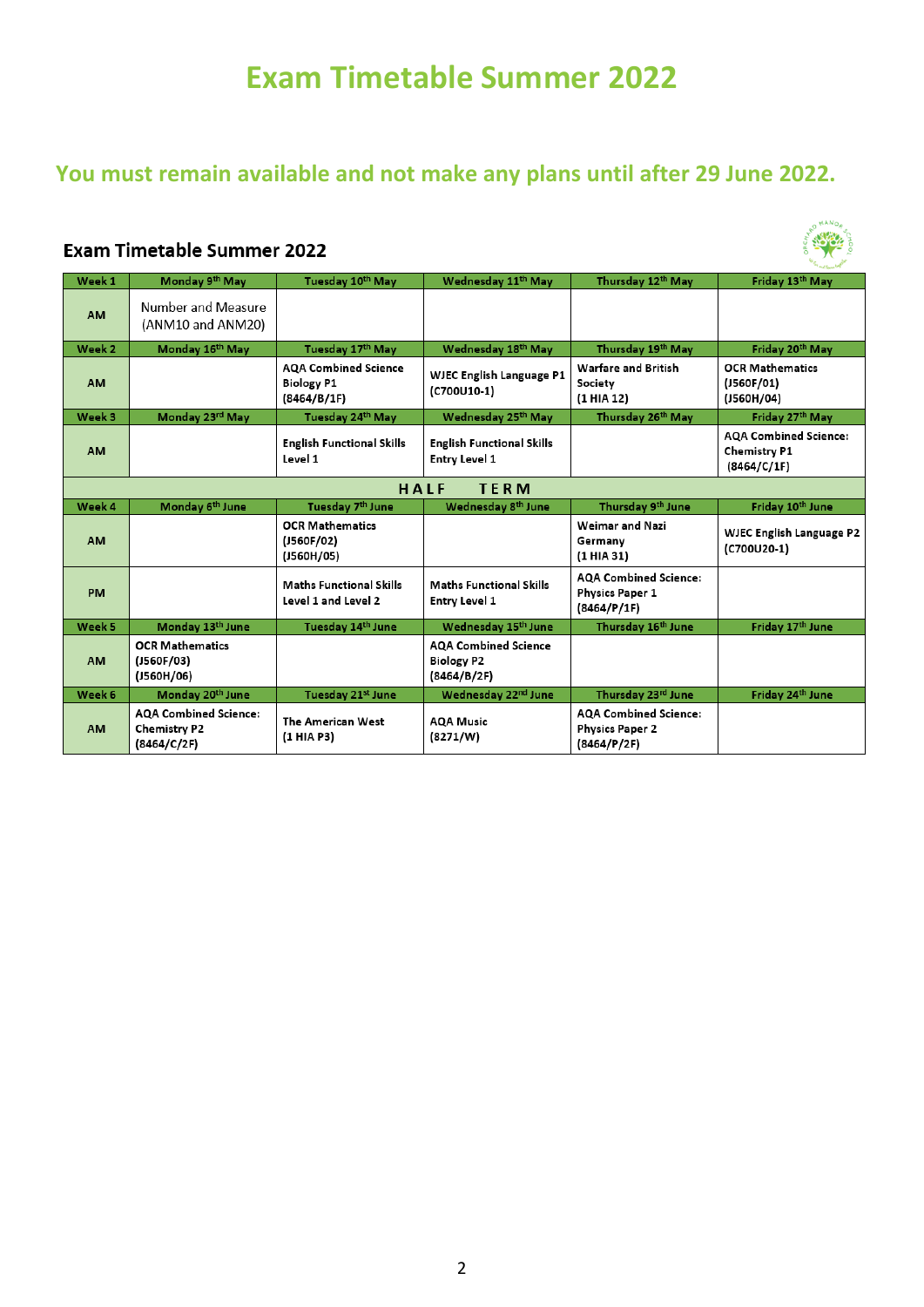# **Please be aware of the following information:Warning to Candidates**

- 1. You must be on time for all your examinations.
- 2. Possession of a mobile phone or other unauthorised material is not allowed even if you do not intend to use it. You will be subject to penalty and possible disqualification from the exam/qualification.
- 3. You must not talk to, attempt to communicate with or disturb other candidates once you have entered the examination room.
- 4. You must follow the instructions of the invigilator.
- 5. You **must not** sit an examination in the name of another candidate.
- 6. You must not become involved in any unfair or dishonest practice in any part of the examination.
- 7. If you are confused about anything, only speak to an invigilator.

#### **NO MOBILE PHONES NO WATCHES NO MP3/4 PLAYERS**

NO POTENTIAL TECHNOLOGICAL/WEB **ENABLED SOURCES OF INFORMATION** 



Possession of unauthorised items, such as a mobile phone or any watch, is a serious offence and could result in



from your examination and your overall qualification.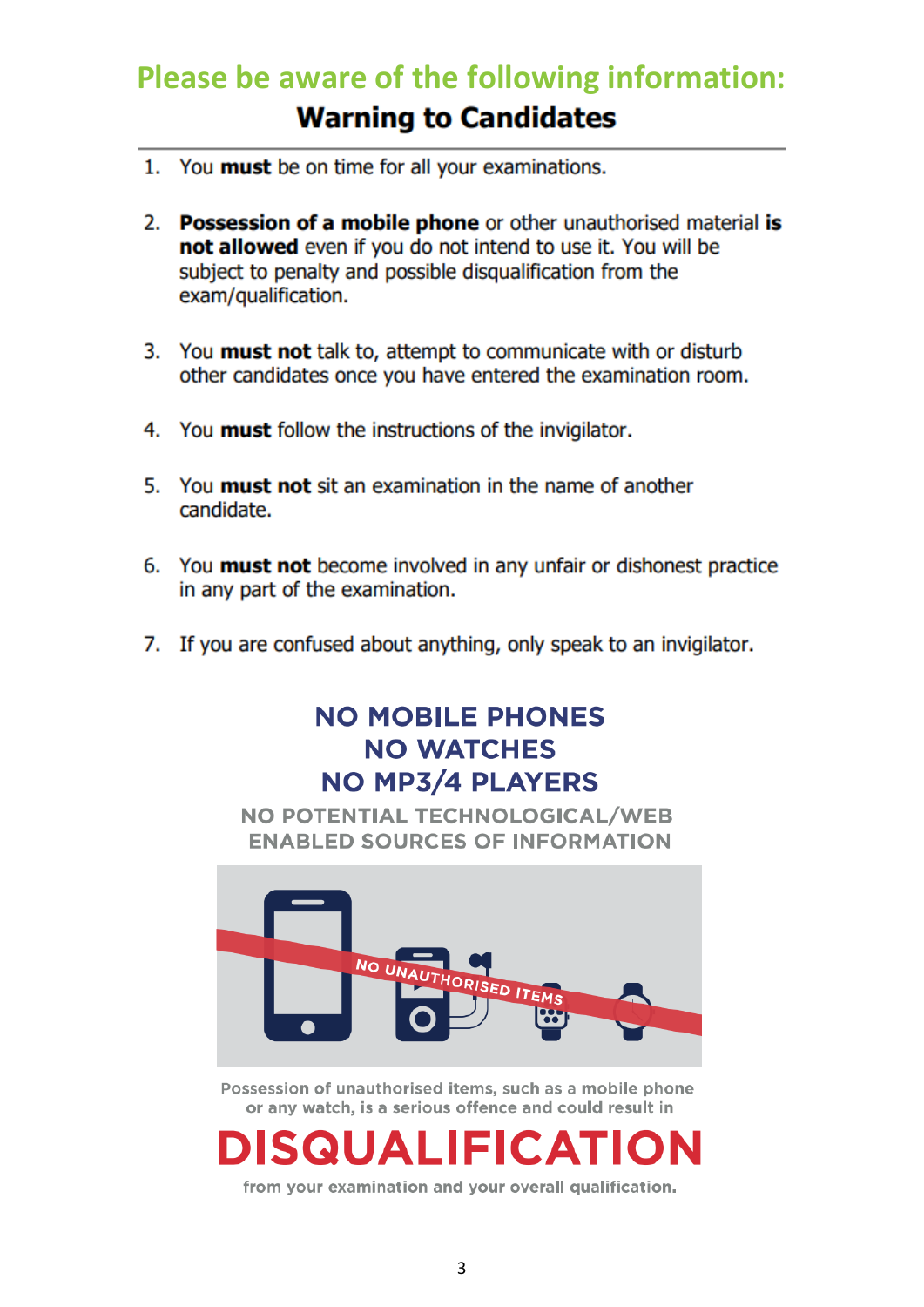## **Important Information**

You can find important information by reading these documents**:** 

# [https://www.jcq.org.uk/exams-office/information-for](https://www.jcq.org.uk/exams-office/information-for-candidates-documents/)[candidates-documents/](https://www.jcq.org.uk/exams-office/information-for-candidates-documents/)

- If you have any issues with the exams, you can follow our Complaints and Appeals Procedure.
- We will issue you with information of where you will take your exam and who will be with you and supply the equipment needed for the exam.
- You must leave all personal belongings in the exams office or a place you feel comfortable leaving them. They are not allowed in the exam room this includes hats and watches.
- You will have been told if you are entitled to any assistance such as a reader or scribe, but it is your responsibility to ask them to read or write things for you. More information about this at the end.
- If you do not follow exam rules you may be removed from an exam and not receive a grade for that subject.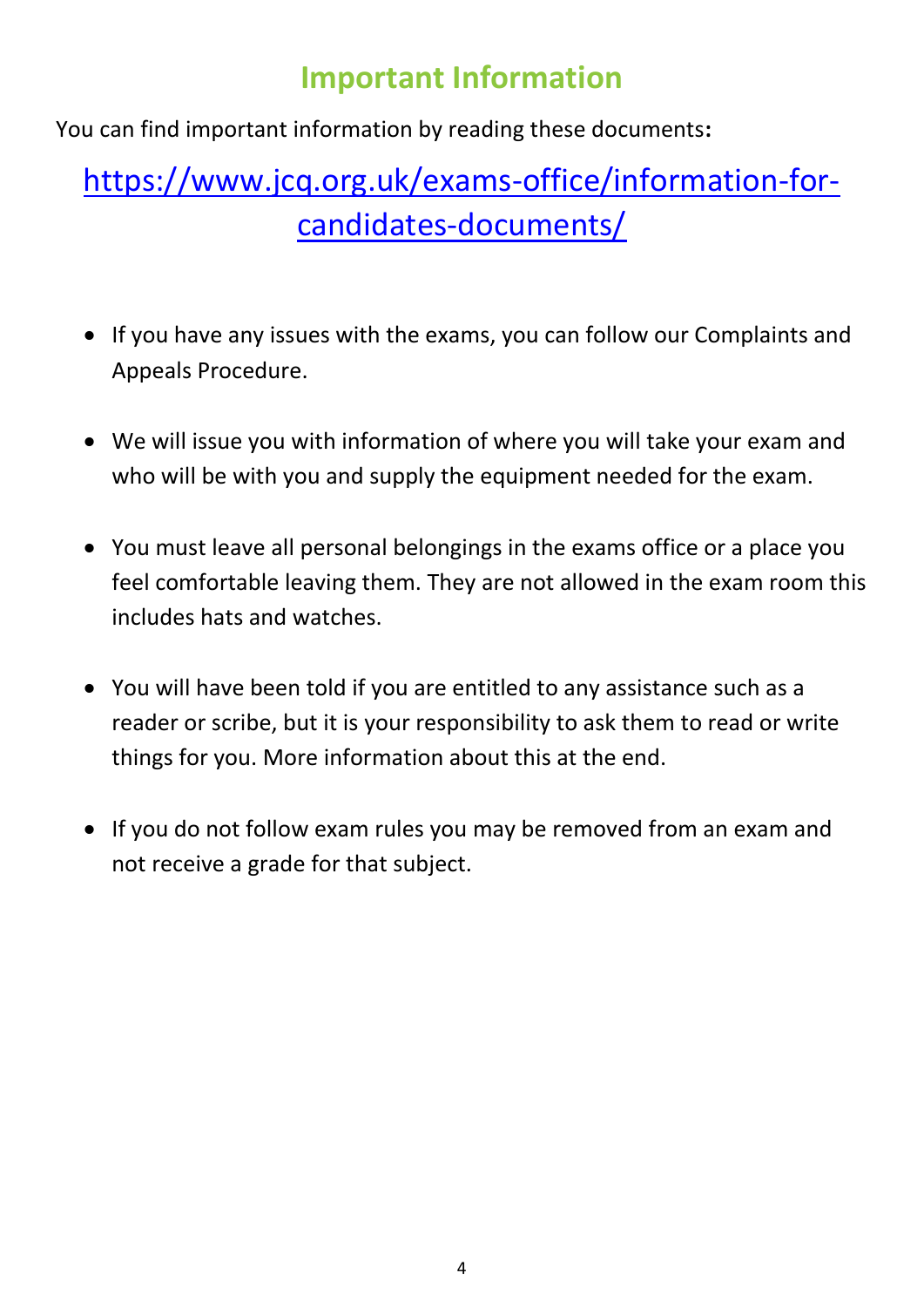## **Exam Rules:**

- 1. You must now follow exam regulations
- 2. Only material listed on the exam paper is allowed near you
- 3. Check that you have no notes, books, iPad, iPod, mobiles phones or smart watches
- 4. Check you have the correct exam paper, subject, and tier
- 5. Fill in the front of your answer booklet with black ink
- 6. Read the instructions on the front of the exam paper
- 7. Check you have the materials you need which is listed on the front of the exam paper
- 8. Write your answers clearly in black ink and pencil for drawings
- 9. Write all rough work in your answer booklet then put a line through it at the end
- 10. You must not communicate in any way with other candidates
- 11. If the fire alarm goes off stay seated and wait for instructions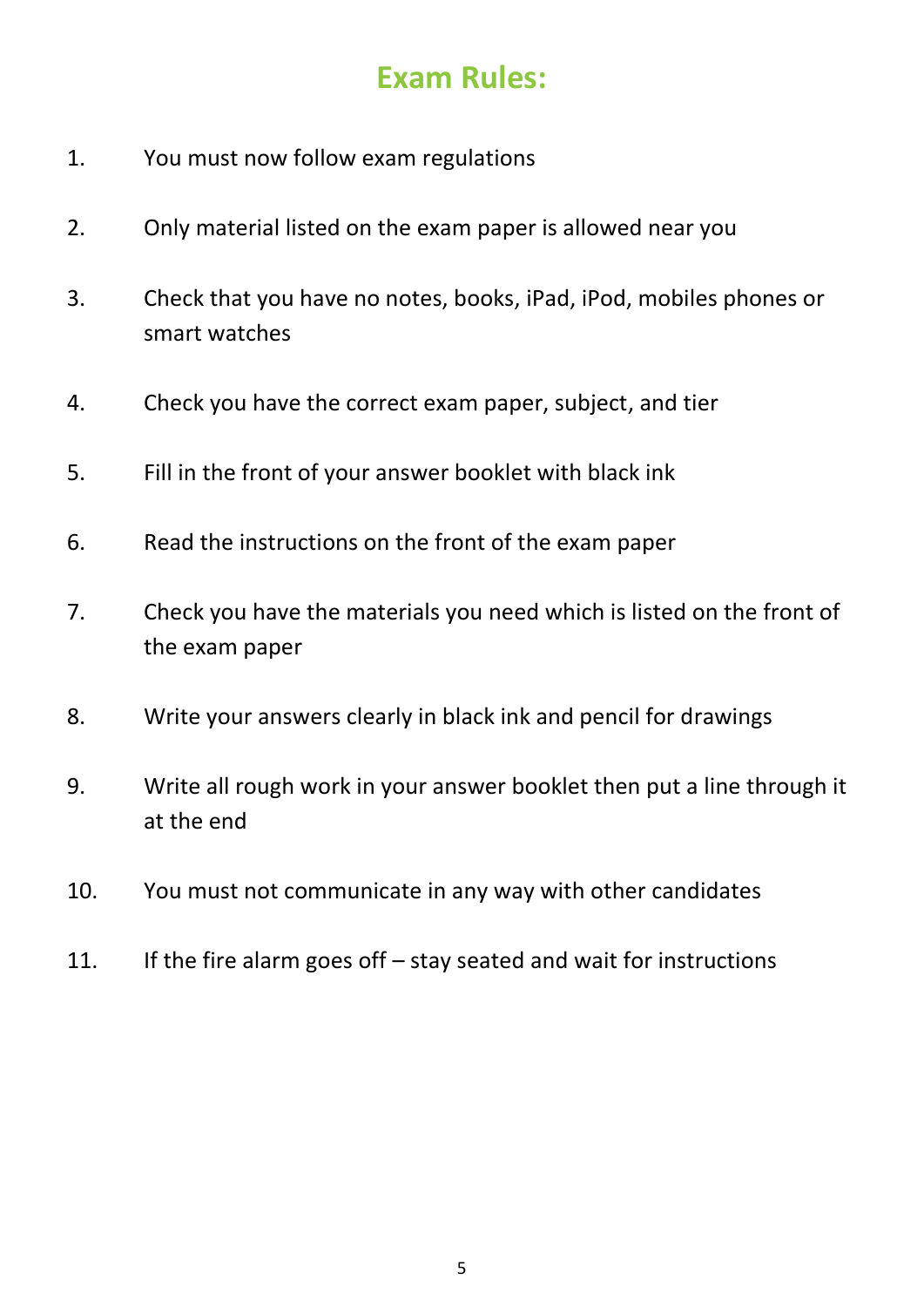#### **Reader Rules**

If you have a reader, they must follow the following rules:

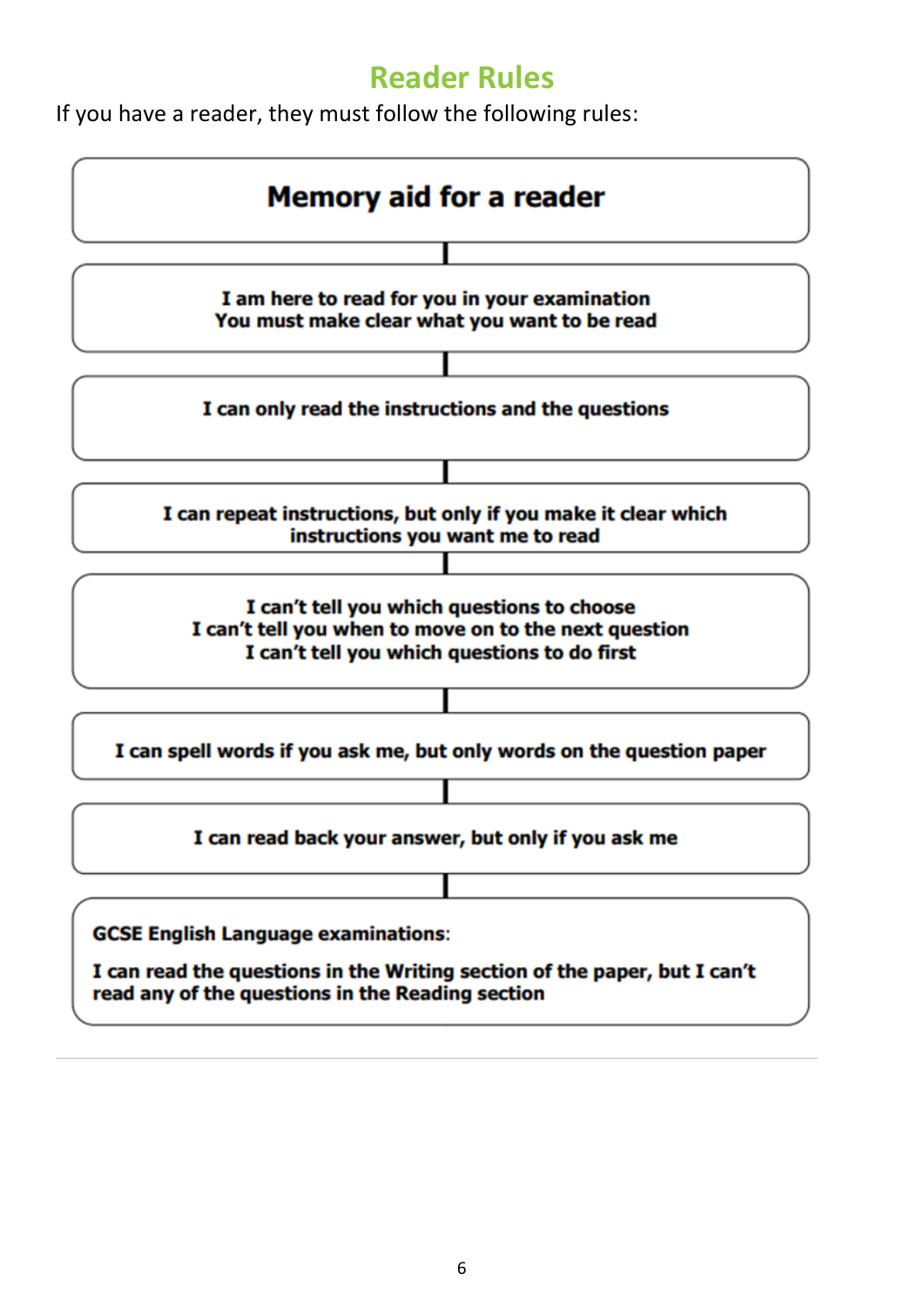#### **Scribe Rules**

If you have a scribe, they must follow the following rules: